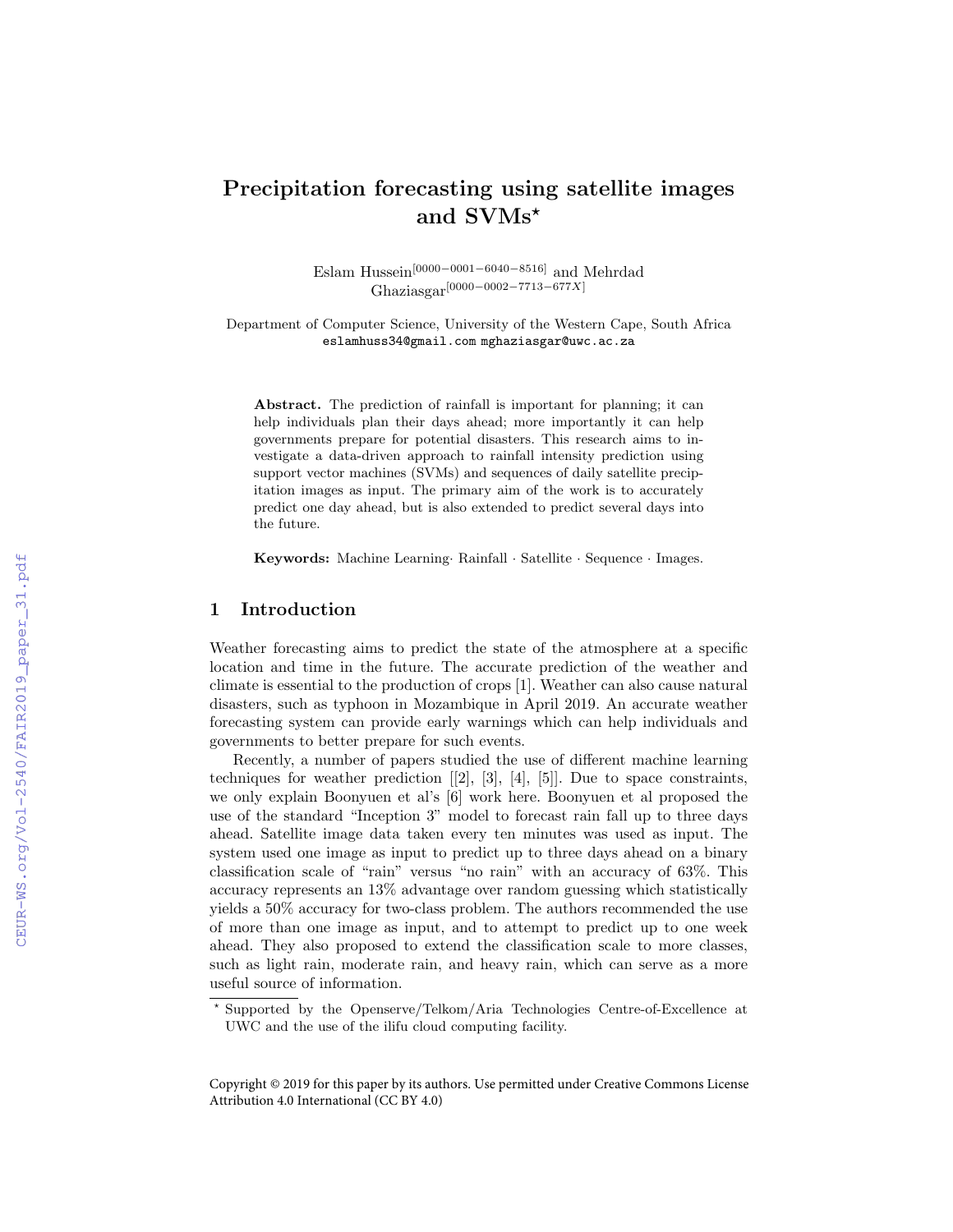

Fig. 1. Satellite precipitation images: (left) An image from the National Centers for Environmental Prediction (NCEP) data set; (centre) 5 grid overlay; (right) Grid cell 13.The NCEP data were provided by the NOAA at /https://www.esrl.noaa.gov/psd/

This research aims to investigate precipitation forecasting on the NCEP data set using SVMs.The data set consists of images of the United States (US) taken at 7am daily. One image of the data set is shown on the left of Figure 1. The parameters that will be investigated are: i) the length of the input image sequence i.e. the number of input days  $\in \{2, 4, 6, 8\}$  and ii) the size of the input images  $\in \{100\%, 50\%, 25\%\}.$  Furthermore, we propose to divide up the US using a 5×5 grid seen in the centre of Figure 1; the US is very large and it is expected that the weather patterns that we aim to model and predict are more region-specific. We therefore aim to develop a separate model for, and investigate each of the two parameters mentioned previously on, each grid cell. Finally, we aim to predict a a multi-class output where we classify rainfall into three classes  $\in \{$  no rain, light rain, heavy rain $\}$ , and to predict k days ahead  $\in \{1, 2, 3, 4, 5, 6, 7, 14, 30\}.$ 

## 2 Preliminary Results

As a start, we ran an experiment on grid cell 13, indicated in the centre of Figure 1 and shown more clearly on the right of the figure, using sequences of 2 days as input and image sizes of 50%. The NCEP data was class-reduced into three classes, and all sequences of length 2 which started with a minimum threshold of precipitation were determined and used. This resulted in 2548 sequences for training and 284 sequences for testing. Training involved selecting the best cost parameter C of the SVM model using 10-fold cross-validation on the training set. Table 1 illustrates the prediction F1-score on the testing set for 1–30 days ahead (DA) on this grid cell.

Noting that the statistical accuracy of an untrained system on a 3-class problem is about 33%, the results are very encouraging. We are able to predict one DA with a 22% advantage over an untrained system. The F1 score fluctuates between 40% and 48% from 2 DA to 14 DA. Finally, we are able to predict at a 4% advantage over an untrained system even for a full month ahead.

| F1-Score of Days Ahead (DA) $(\%)$ |     |     |     |     |     |     |                   |      |
|------------------------------------|-----|-----|-----|-----|-----|-----|-------------------|------|
| 'DA                                | 2DA | 3DA | 4DA | 5DA | 6DA | 7DA | 14 <sub>D</sub> A | 30DA |
|                                    |     |     |     |     | 41  |     |                   |      |

**Table 1.** Testing F1-Score for predicting  $k$  days ahead  $(DA)$ .